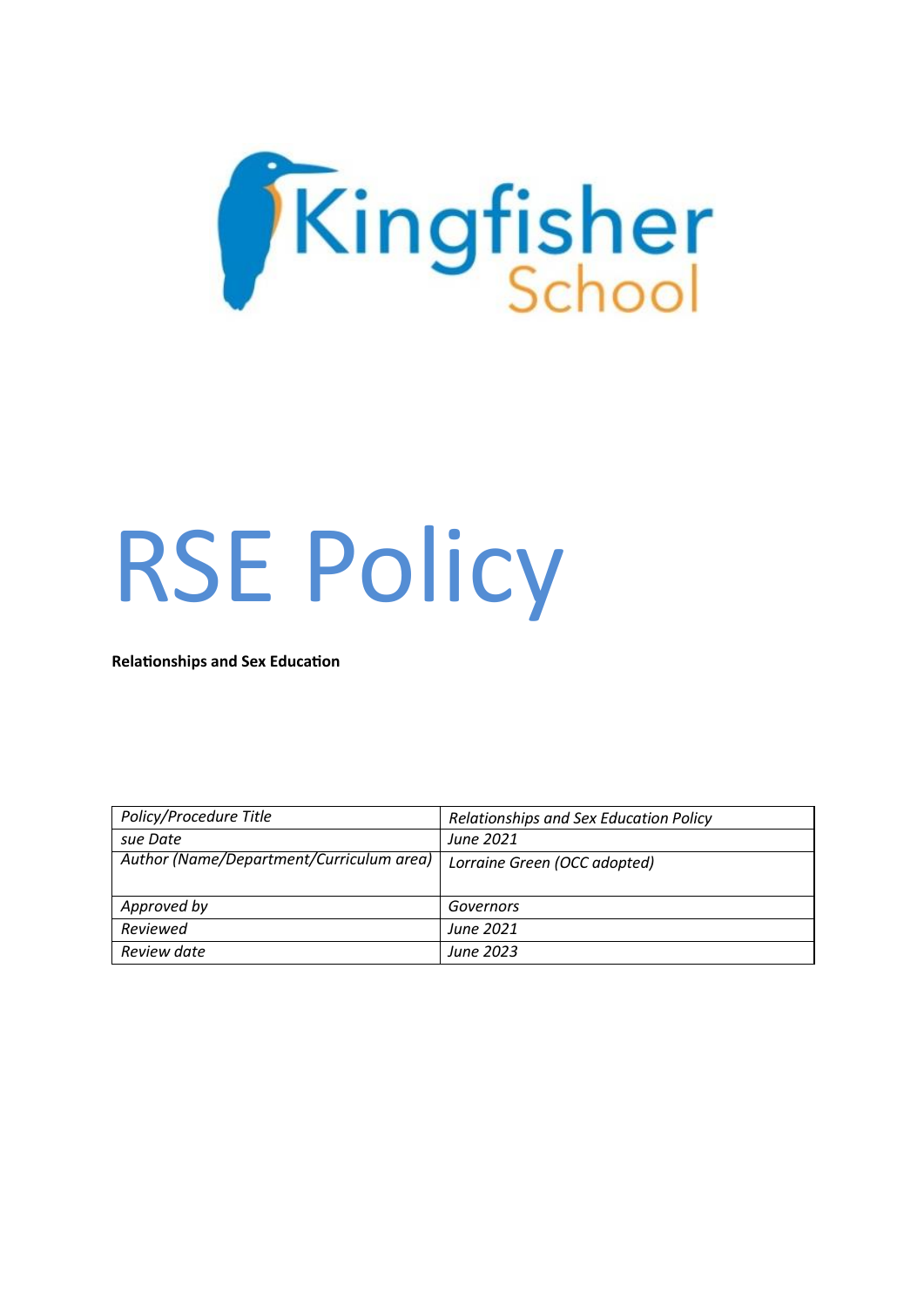## **Contents**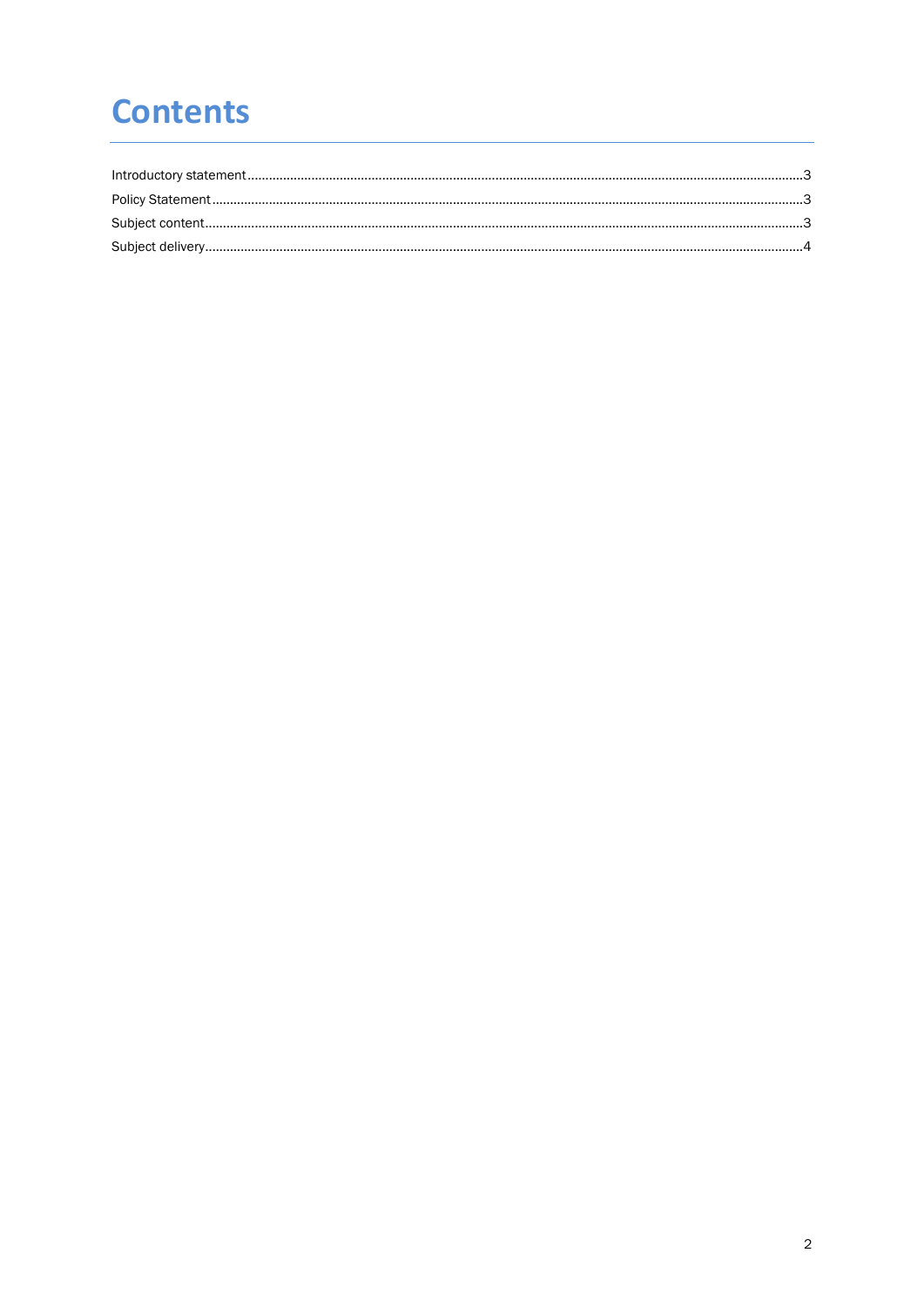## <span id="page-2-0"></span>**Introductory statement**

This policy covers Kingfisher School's whole school approach to Relationships and Sex Education (RSE).

RSE is vital for the personal, social and emotional development of our pupils. It equips children and young people with the information, skills and values they need to have safe, respectful and enjoyable relationships and empowers them to take responsibility for their sexual health and well-being. At Kingfisher school we feel it is important to support our pupils with this in the most appropriate way taking into account of each child's level of development and individual need.

All children and young people have a right to holistic, inclusive and needs-led RSE. Through providing high quality RSE, we are upholding the ethos and values of our school and its commitment to equality and celebration of difference.

We will review the policy on a regular basis to ensure that it is in line with current Government guidance and legislation and to ensure that our RSE programme continues to meet the needs of our pupils.

## <span id="page-2-1"></span>**Policy Statement**

This policy should be read in conjunction with the following policies:

Anti-Bullying Policy, Behaviour Policy, Child Protection and Safeguarding Policy, and the ICT - Acceptable Usage Policy

At Kingfisher School, we use a gender equity and human rights framework for RSE. We take a positive, inclusive and affirmative approach that accepts children's and young people's experiences and enables them to be explored sensitively.

We seek to ensure our curriculum gives pupils the knowledge, skills, attitudes and values that will help them to (secondary aged pupil statements in red only taught where stage appropriate):

- Value their health (including sexual health) wellbeing and dignity
- Build self-esteem and self-worth
- Accept and value their personal identity (sexual identity) and the personal identities/sexual identities of others
- Understand and make sense of the real-life issues they are experiencing in the world around them
- Manage and explore difficult feelings and emotions
- Consider how their choices affect their own wellbeing and that of others
- Develop as informed and responsible citizens
- Understand and ensure the protection of their rights throughout their lives
- Build positive relationships online and offline

High quality, comprehensive RSE does not encourage early sexual experimentation but in fact builds young people's confidence and self-esteem and helps them understand the reasons for delaying sexual activity.

Evidence shows that effective RSE plays a role in behaviour change, including reducing unprotected or unwanted sex and reducing harmful behaviour, including sexual harassment and sexual violence.

### <span id="page-2-2"></span>**Subject content**

Our curriculum programme is developed collectively by all our teaching staff to ensure all ages and stages of development are represented and every child has access to this curriculum, appropriate to their individual needs.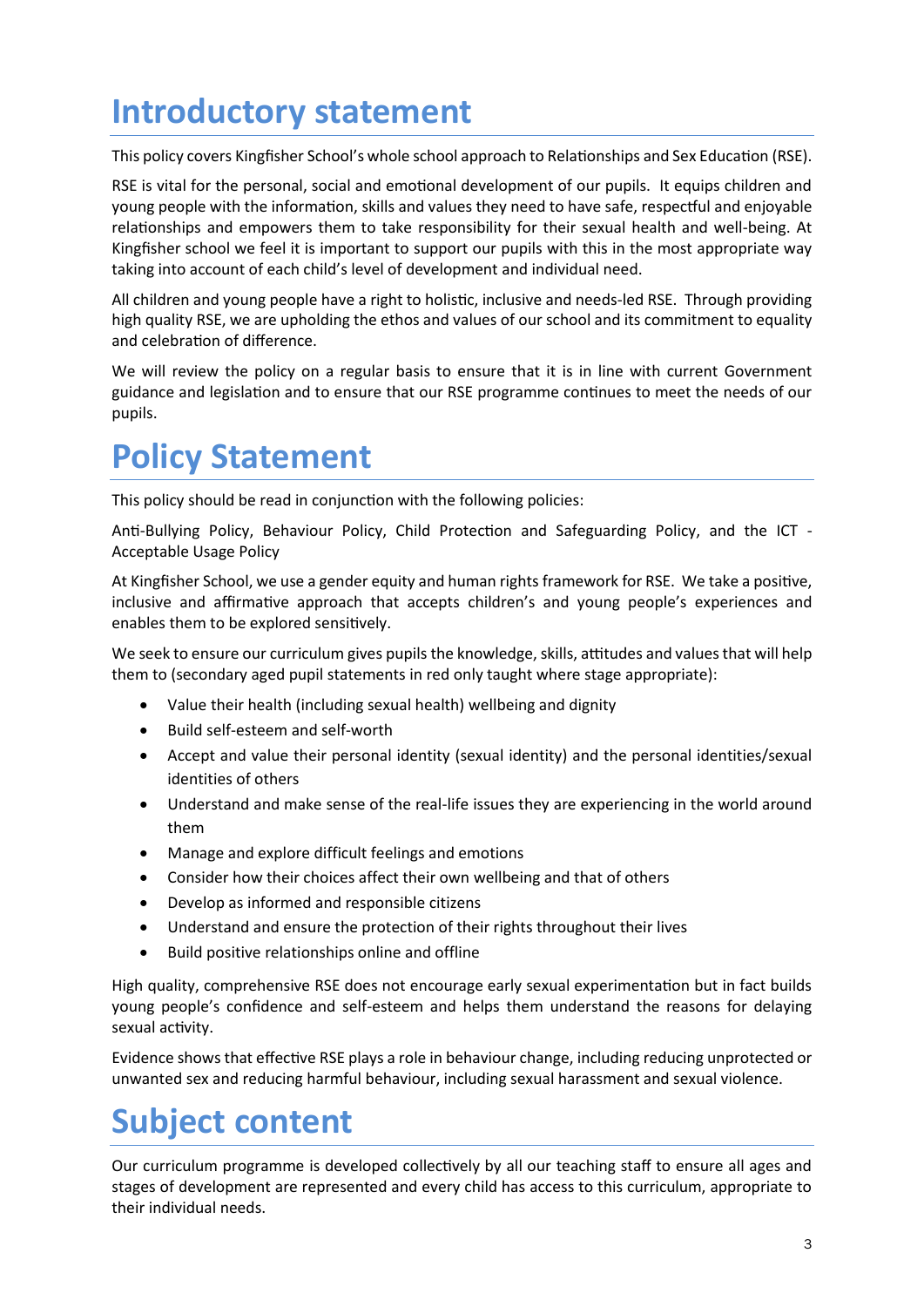At Kingfisher School, we teach to the learning objectives and content outlined in the DfE Relationships Education, RSE and Health Education Guidance which we have fully integrated into our own school curriculum (Learning Journeys). All content will be delivered in a timely way and will be age and stage appropriate based on the needs of each individual.

## <span id="page-3-0"></span>**Subject delivery**

RSE will be delivered at Kingfisher School as part of our Personal, Social, Health and Economic (PSHE) education curriculum, which has planned, timetabled lessons across all key stages, using a spiral curriculum approach.

RSE will address aspects of relationships and sex in an integrated way within a single topic. We will not artificially separate learning about real life and online relationships when it is appropriate to integrate this teaching and explore a topic in both contexts. Where an issue is experienced exclusively or disproportionately in an online context, this will be drawn out.

We sometimes also use external agencies, where appropriate, to deliver aspects of Relationships and Sex Education (see 'Working with visitors and external agencies' section below).

The programme will be delivered in a non-judgemental, factual way, using the correct medical terms where appropriate. School staff will not express or be expected to express their personal views or beliefs when delivering the programme.

All staff who have responsibility for delivering RSE will undergo training on a regular basis to ensure they are up to date with the RSE policy and curriculum requirements regarding RSE.

In addition to ongoing training, CPD will also be scheduled in response to updates to our RSE scheme of work and any new development in terms of course content.

#### **Monitoring and Evaluation**

RSE is part of our learning cycle which undergoes regular monitoring and evaluating.

This policy will be reviewed by the school's leadership team in conjunction with Teachers and Governors on a regular basis. If changes are needed, members of staff, parents/carers and pupils will be consulted, and any amendments clearly communicated.

#### **Pupil voice**

Throughout our RSE scheme of work we embed pupil voice practices wherever possible appropriate to the pupils age and stage of development. Where appropriate, ground rules for pupils will be set at the beginning of each unit of work. Once ground rules have been set, we will check they are in place throughout the scheme.

#### **We aim to:**

- Enable pupils to express their views on the range of topics and issues that RSE covers.
- Ensure that all pupil voices are heard but that those views that are hurtful, offensive or exclusionary do not dominate and are addressed appropriately and without delay.
- Ensure a culture where human rights, social justice, inclusion and diversity are promoted.

#### **Answering pupil questions**

RSE explores a range of issues that may provoke questions from pupils. We view questions as a positive sign that pupils are engaged with what is being taught and feel able to express natural curiosities about themselves, their bodies and relationships with others.

#### **We aim to:**

• Ensure pupils have every opportunity to ask any question they might have and to avoid loss of dignity for all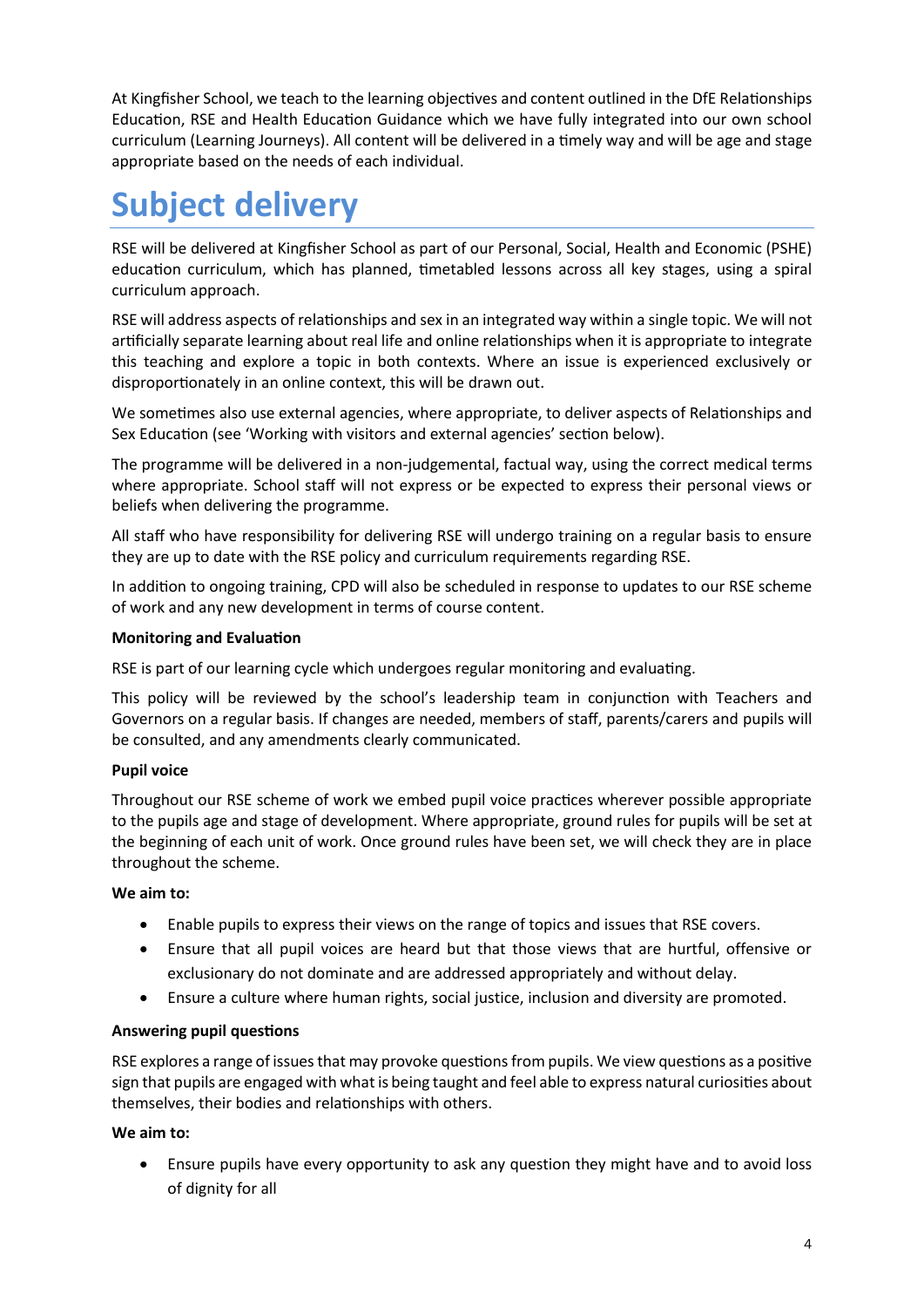- Offer pupils the chance to contribute questions anonymously in advance of specific lessons (e.g. On puberty). This will enable staff to research questions and respond with factually accurate information.
- When relevant and appropriate, we will answer it to the whole group. There may occasionally be the need to deal with a question outside of the classroom if it is not suitable for the entire class. If school staff do not feel in a position to immediately address questions, they may defer a question and seek more information before responding to pupils.
- Always answer questions in an age and developmentally appropriate way
- Inform parents/carers if staff have concerns about pupil contributions or questions and take into account whether a parent/carer has requested their child to be removed from sex education lessons. School staff will not be expected to answer personal questions about themselves or to ask direct personal questions of their pupils that could make either party vulnerable.
- Have an open approach to answering questions preventing pupils from learning inaccurate or harmful information online or from peers and older pupils.

#### **Working with parents/carers**

Successful teaching of RSE involves parents/ carers and schools working together. We also believe that parents/ carers can play an important role in the RSE of their children through exploring discussions at home that have taken place in school.

Our RSE policy has been developed through consulting parents and carers.

See below for how we work with parents/carers to ensure that they are aware of what we teach and when.

- If parents/carers have any concerns or special circumstances that the school should be aware of, or would like any further information about the curriculum, we can designate a time for them to come into school and address any issues.
- Parental right to request their child be excused from sex education.
- As outlined within the Statutory Guidance, parents/carers have the right to request their child be withdrawn from all or part of sex education lessons that are delivered as part of RSE.
- Parents/carers do not have a right to withdraw their child from relationships education.
- Parents/carers do not have the right to withdraw their child from any sex education delivered as part of the Science curriculum.
- Parents do not have the right to withdraw their child from Health Education.
- Although parents/carers have the right to request to withdraw their child from any or all of sex education as part of Relationships Education, it is our aim to encourage parents to see the value of RSE learning and its contribution to keeping children safe, developing their emotional, social and physical wellbeing and for promoting equality and social justice.

Should a parent decide that they do not wish their child to take part in any of these lessons, we would ask that they first speak to the headteacher to discuss their concerns. The headteacher will discuss the request with the parent/carer to fully understand and address any concerns/objections to the content of the curriculum.

If parents/carers do decide to withdraw their child, they should inform the headteacher in writing and the school will keep a record of this.

We will remind parents annually that the request to withdraw is still in place and invite them to confirm whether they still want it.